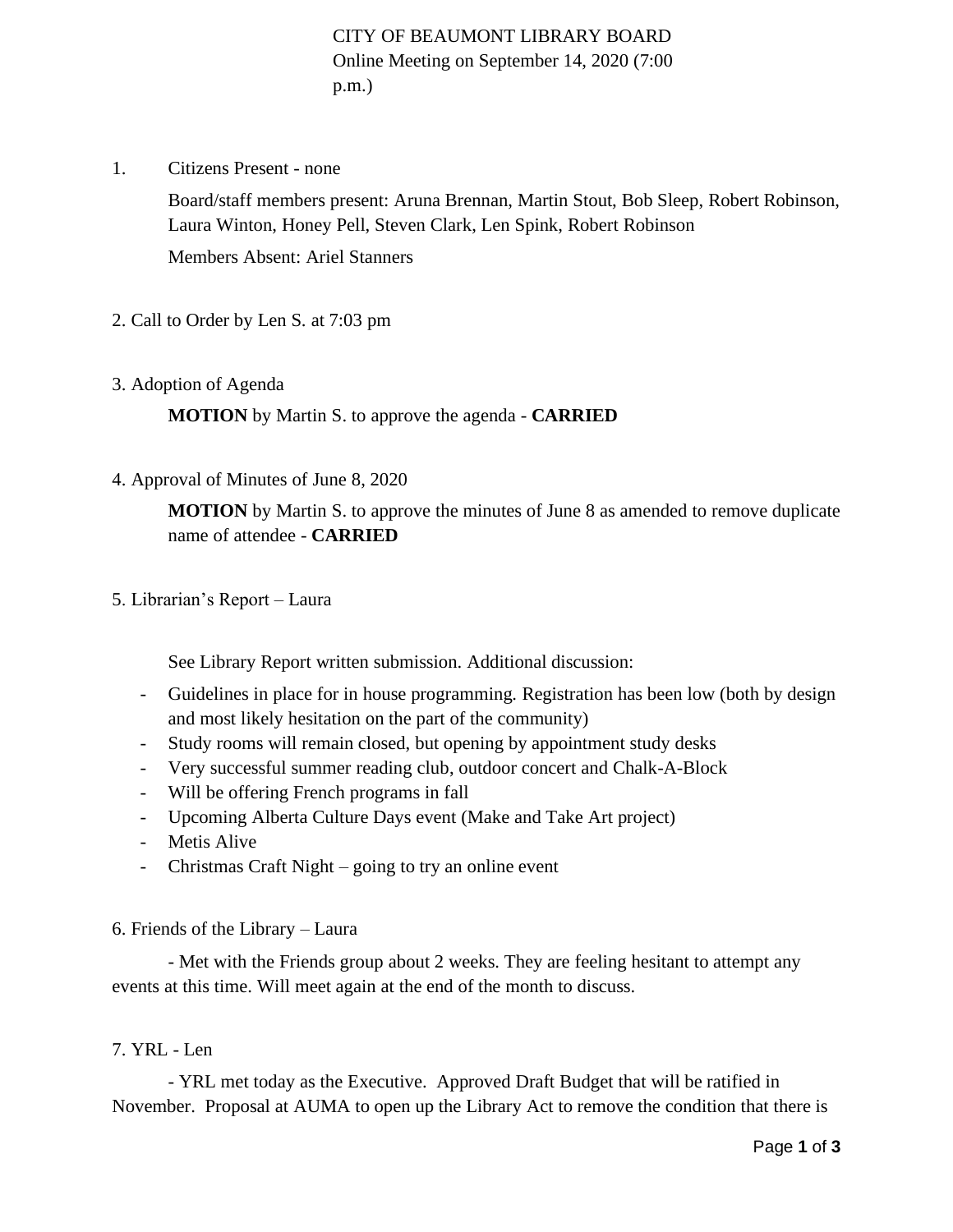# CITY OF BEAUMONT LIBRARY BOARD Online Meeting on September 14, 2020 (7:00 p.m.)

a requirement for a candidate to have a MLIS to become a library manager. YRL Annual Conference will be a virtual conference in October. Register on the YRL website. PLSB is offering a workshop on Statistics – if interested, register on their website.

### **BUSINESS**

#### 8**. Old Business**

- a. RFP Our Places and Play Master Plan
	- not complete at this time, however most pressing need is for staff space.

- Bob S asks if we could have three asks so as not to only focus on one area. Laura is asking for someone to come back with some ideas/plan

- Martin would need a proposal by October 6 in order to present for budget presentation. Laura can put together a smaller intro proposal (draft plan) as to what the Library wants to accomplish.

- Laura had a meeting with Paul Suitor re: feasibility study and appetite to get it done. Library is further down the list. Possibility of having a combined Performance Arts Centre/Library.

#### b. Plan of Service Update

- Laura presented options in the form of a Plan Of Service Project Charter. PLSB had two options – do a one year Plan Of Service, or the Board makes a motion to amend our current Plan of Service to make it the 2017-2021 Plan of Service.

- Len would like the option that includes One Year Plan of Service. Shows how the Library is adjusting to the current situation.

- Laura would like to schedule a meeting date/workshop around the Plan Of Service. Most likely late October.

Honey Pell left at 7:59 PM, Martin Stout continued on with recording the Minutes

- 9. New Business
- a. Program Fee Proposal
	- accepted with full support from the board
- b. Library Janitorial Contract
	- moved by Bob R and carried unanimously
- c. Hotspot/Chromebook Lending Pilot with FCSS
	- moved by Bob R and carried unanimously
- d. Computer Evergreening Proposal